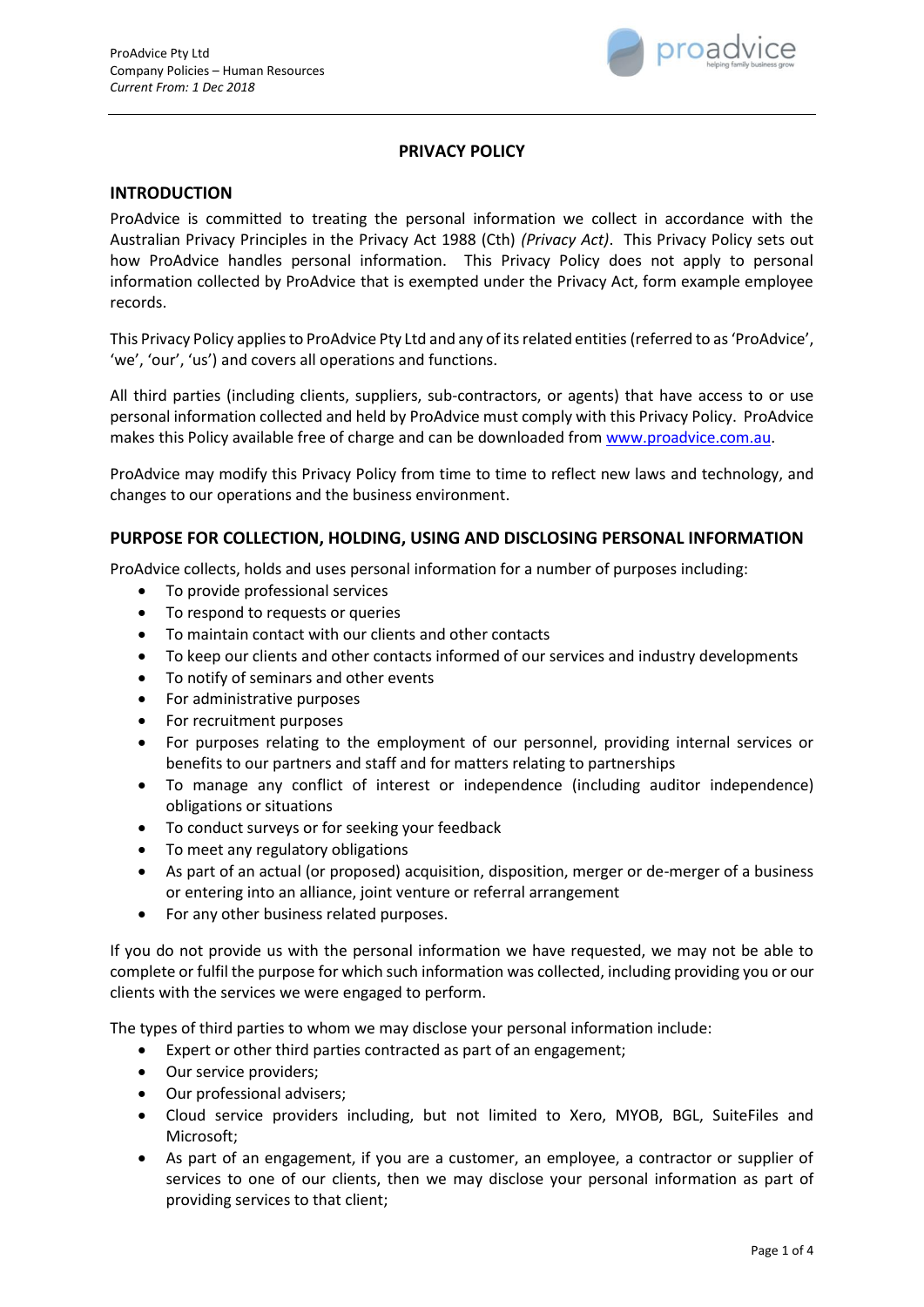

- As part of an actual (or proposed) acquisition, disposition, merger or de-merger of a business or to enter into an alliance, joint venture or referral arrangement; or
- Government or regulatory bodies or agencies, as part of an engagement or otherwise, (for example, the Australian Taxation Office).

We do not disclose personal information to third parties for the purpose of allowing them to send marketing material to you. However, we may share non personal, de-identified or aggregated information to them for research or promotional purposes.

### **PERSONAL INFORMATION WE MAY SEEK TO COLLECT**

The types of personal information we may collect include:

- Names, job titles, contact and address details;
- Information in identification documents (for example, passport, driver's licence);
- Tax file numbers and other government issued identification numbers;
- Date of birth and gender;
- Bank account details, shareholdings and details of investments;
- Details of superannuation and insurance arrangements;
- Estate planning details;
- Financial information (assets, liabilities, income and expenses);
- Educational qualifications, employment history and salary;
- Visa or work permit status;
- Personal information about your spouse and dependants; and
- Any other information that is relevant to the services that we provide.

It may be necessary in some circumstances for ProAdvice to collect sensitive information about you in order to provide specific services or for recruiting purposes. Examples of the types of sensitive information that may be collected in such circumstances include professional memberships, ethnic origin, criminal record and health information.

It is generally not practical to remain anonymous or to use a pseudonym when dealing with ProAdvice as usually we need to use your personal information to provide specific services to you or which relation to or involve you.

### **HOW WE COLLECT & MANAGE PERSONAL INFORMATION**

### **How we collect personal information**

Generally we collect your personal information from you directly (for example, when we deal with you in person or over the phone, when you send us correspondence (including via email), when you complete a questionnaire, form or survey, or when you subscribe to our publications or events). Sometimes it may be necessary for us to collect your personal information from a third party. For example, we may collect your personal information from your employer where they are our client, from your personal representative, or a publicly available record.

We may also collect personal information about you from your use of our websites and information you provide to us through contact mailboxes or through the registration process on our websites.

### **Where you provide us with personal information about someone else**

If you provide us with someone else's personal information, you should only do so if you have their authority or consent to provide us with their personal information. You should also take reasonable steps to inform them of the matters set out in this Privacy Policy.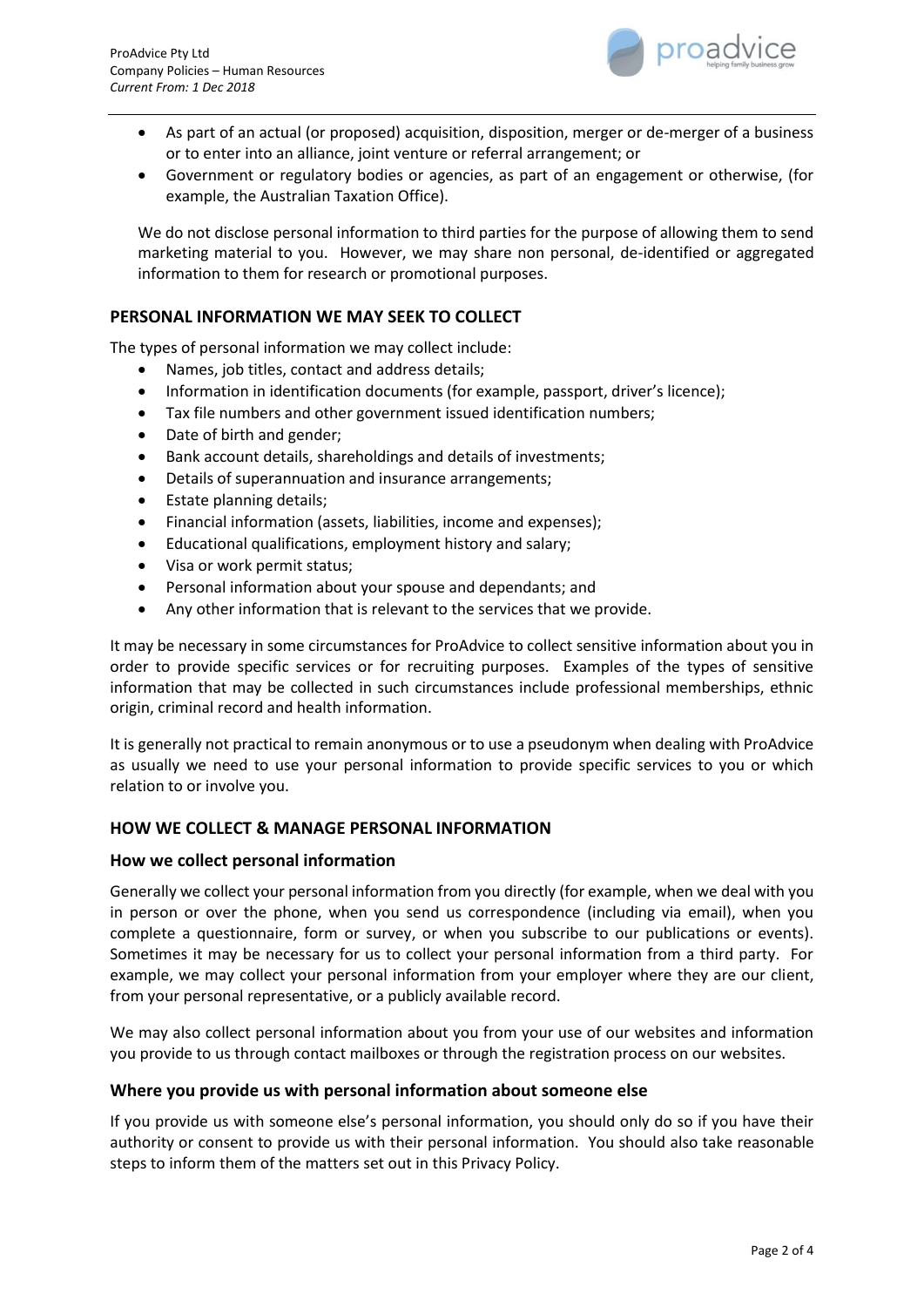

## **Holding personal information**

ProAdvice holds personal information in hard copy and electronic formats, both in house and with cloud based service providers. We take security measures to protect the personal information we hold including physical (for example, lockable cabinets) and technology (for example, restriction of access, firewalls, the use of encryptions, passwords and digital certificates) security measures. We also have document retention policies and processes.

### **Disclosure of personal information overseas**

ProAdvice may from time to time use cloud storage and back-up services, through third party service providers, which involves the storage of your data on servers in other Australian locations.

We will not send personal information to these types of service providers unless:

- We have taken reasonable steps to ensure that the recipient does not breach the Privacy Act or the Australian Privacy Principles;
- The recipient is subject to an information privacy scheme similar to the Privacy Act; or
- The individual has consented to the disclosure.

### **DIRECT MARKETING**

ProAdvice may also use your personal information for the purpose of marketing its services. IF you do not want to receive marketing material from us, you can contact us a detailed below:

- For electronic communications, you can click on the unsubscribe function in the communication; or
- For hard copy communications, you can email [info@proadvice.com.au](mailto:info@proadvice.com.au) with the subject 'unsubscribe'; or
- Through our contact details below.

### **PRIVACY ON OUR WEBSITE**

We collect personal information from our website [\(www.proadvice.com.au\)](http://www.proadvice.com.au/) when we receive emails and online forms. We may also use third parties to analyse traffic at that website, which may involve the use of cookies. Cookies allow us to track usage patterns so that we can measure the level of interest in various areas of our site. Information collected through such analysis is anonymous.

### **LINKS TO THIRD PARTY WEBSITES**

ProAdvice's website may contain links to third parties' websites. Those other websites are not subject to our privacy policy and procedures. You will need to review those websites to view a copy of their privacy policy. ProAdvice does not endorse, approve or recommend the services or products provided on third party websites.

### **GAINING ACCESS TO PERSONAL INFORMATION WE HOLD**

You can request access to your personal information, subject to some limited exceptions permitted or required by law. Such request must be made in writing to the Practice Manager. Please see the 'How to contact us' section for details. ProAdvice may charge reasonable costs for providing you access to your personal information.

### **KEEPING PERSONAL INFORMATION CURRENT**

If you believe that any personal information ProAdvice has collected about you is inaccurate, not upto-date, incomplete, irrelevant or misleading, you may request correction. To do so, please contact your local ProAdvice office and we will take reasonable steps to correct it in accordance with the requirements of the Privacy Act.